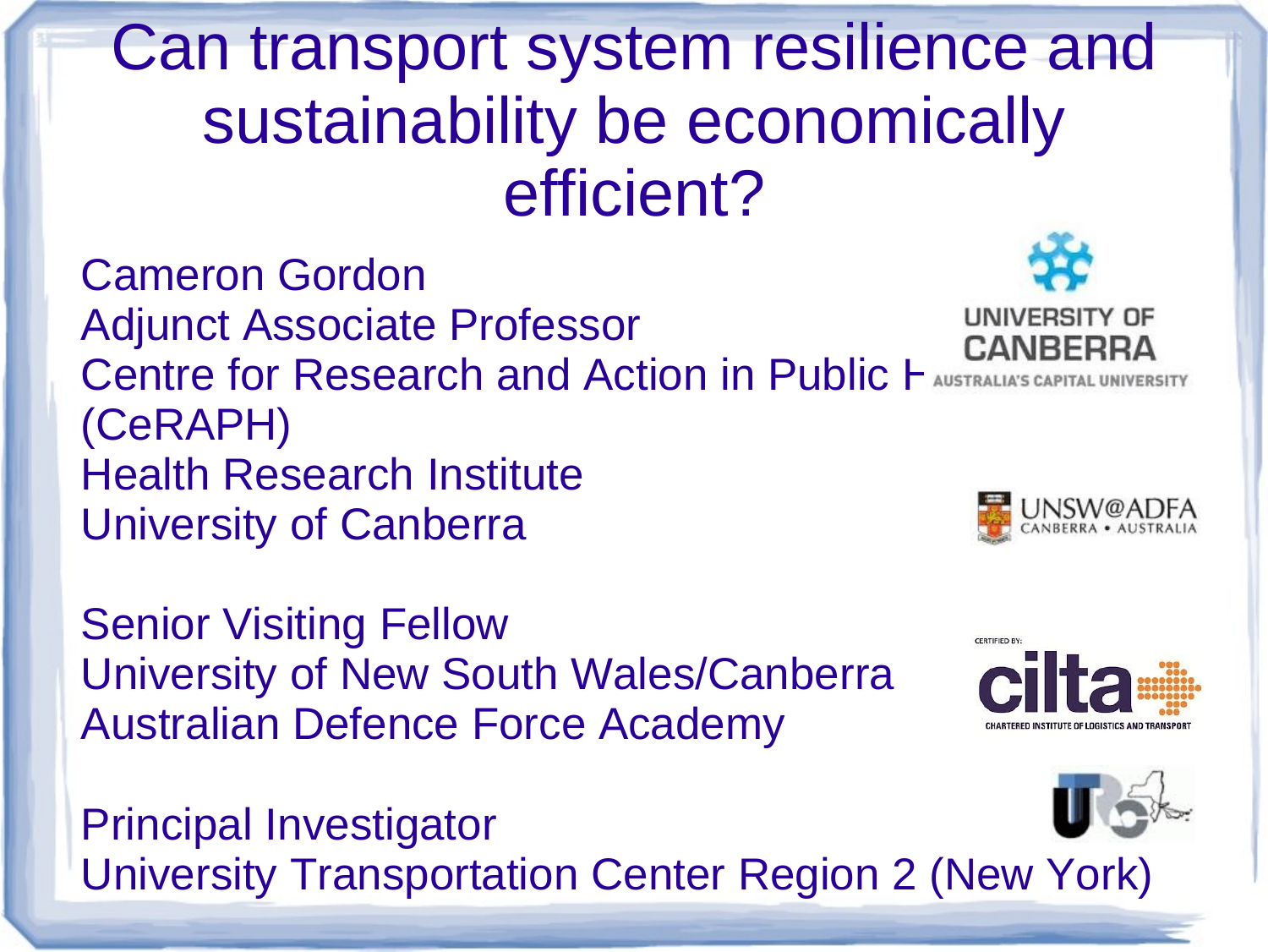#### Presentation Overview

- Climate predictions
- Implications for transport systems
- Defining four key terms:
- - resilience
- - sustainability
- - adaptation
- - economic efficiency
- Is there a conflict between resilience/sustainability and economic efficiency?
- Conclusions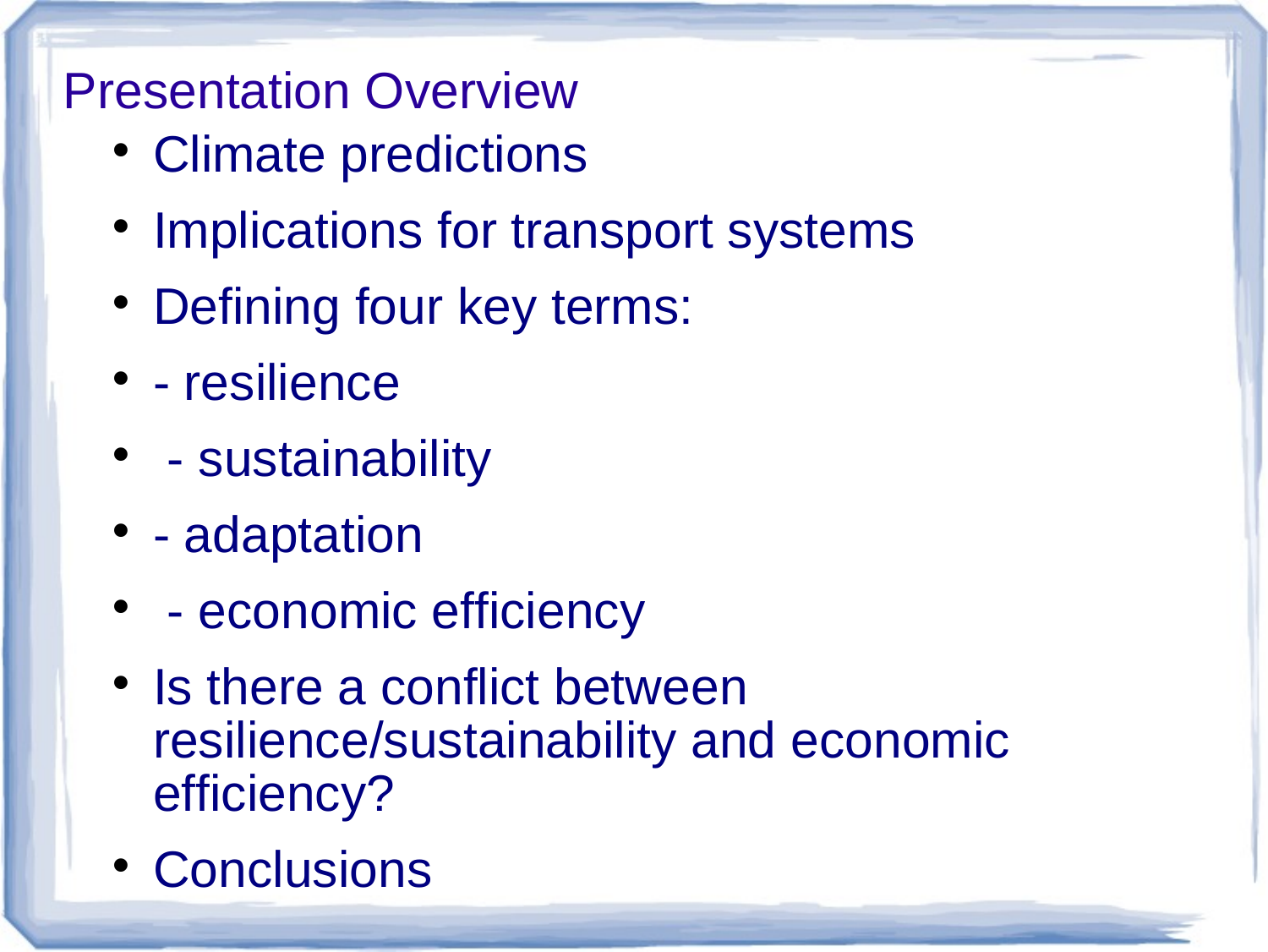### **Hard Science...**

#### Regions Vulnerable to Sea Level Rise



#### Change in annual temperatures for the 2050s



The change in annual temperatures for the 2050s compared with the present day, when the climate model is driven with an increase in greenhouse gas concentrations equivalent to about a 1% increase per year in CO<sub>2</sub>. The picture shows the average of four model runs with different starting conditions.

The Met.Office Hadley Centre for Climate Prediction and Research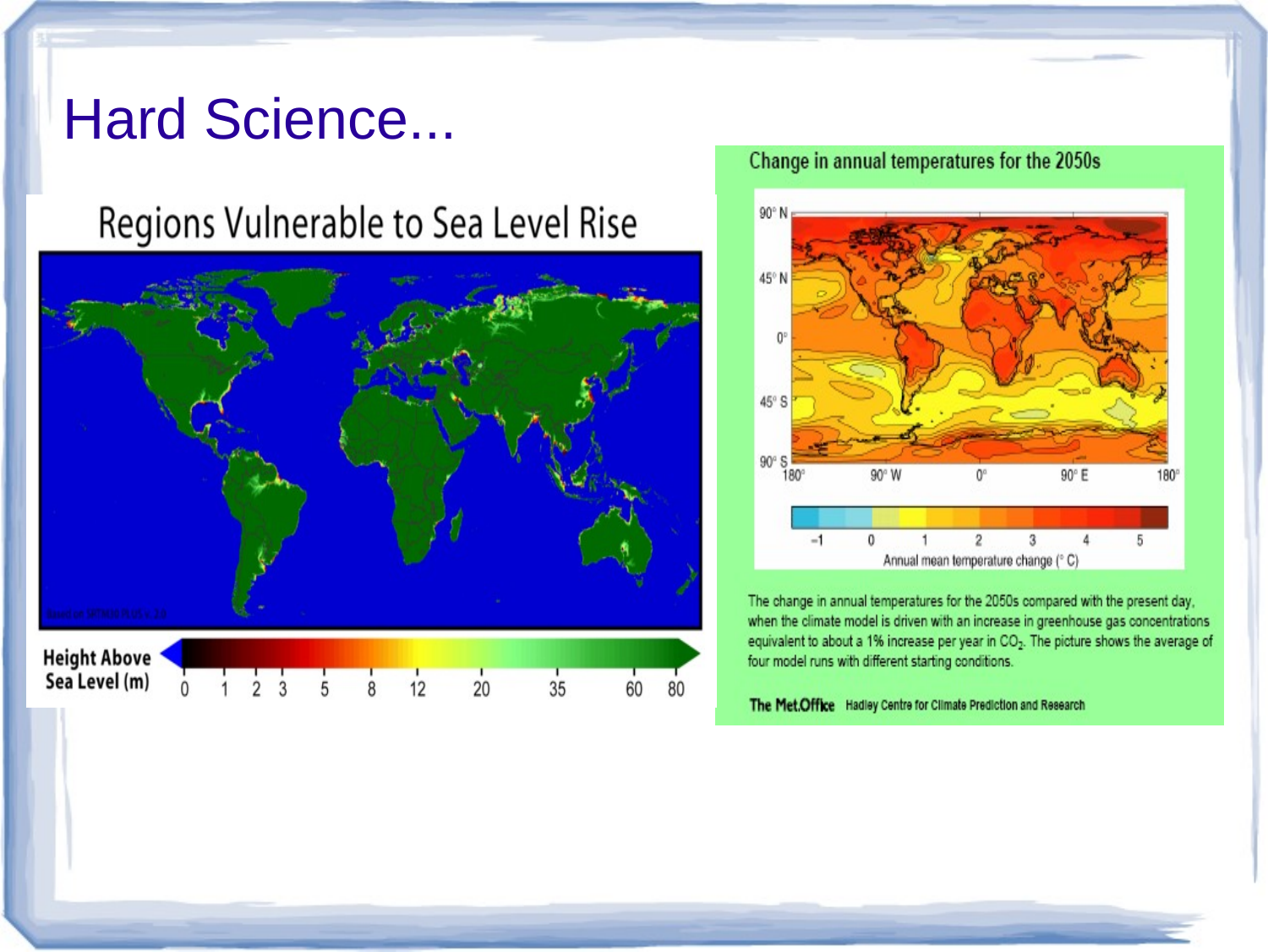# **Expected climate change outcomes – already underway and worsening**

- Increases in mean temperature levels. 2 degrees C is happening. Trying to avoid 4-5 degree 'catastrophic' increases.
- Increases in variability of temperature around the mean, i.e. more extremes of heat and, less often, cold
- More 'extreme' weather events such as cyclones and intense rainfall
- Sea level rise due to hotter oceans expanding and polar ice cap melt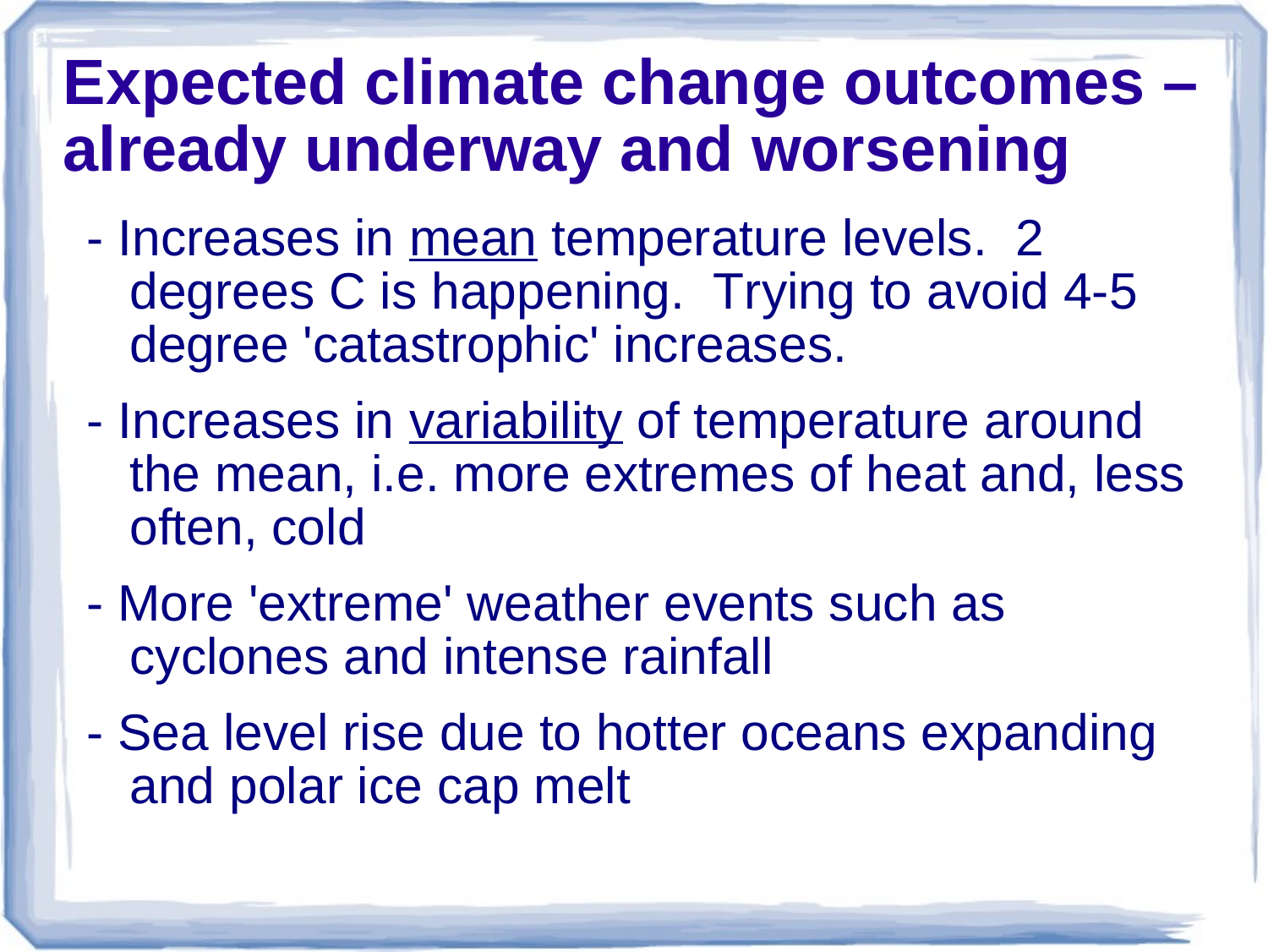## **Signs of the times....**







 Clockwise from left – Brisbane Floods 2011 (Courier Mail); 2012/13 Summer heat records (indymedia.org.au); Victoria bushfires 2009 (The Age);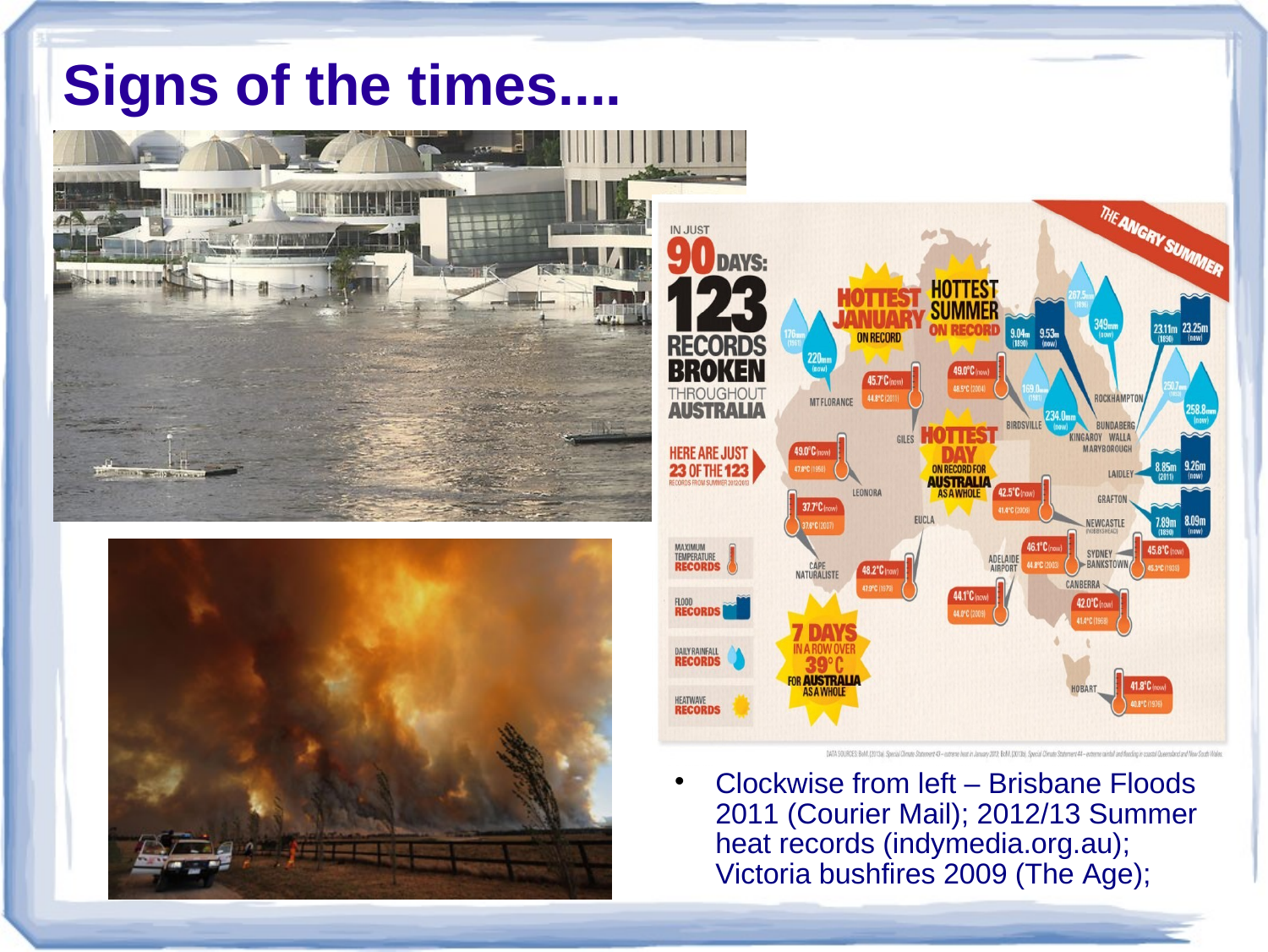# Likely impacts of climate change on transport systems

- Temperature-related infrastructure and material stresses such as greater freeze-thaw cycles, buckling due to intense heat etc.
- Temperature-related user stresses such requiring more use and employment of ventilation, air-conditioning etc.
- Water-related infrastructure stresses such as flooding, saltwater intrusion, moisture damage from humidity, bank erosion due to heavy rainfalls etc.
- Extreme weather impacts, e.g. hailstorms.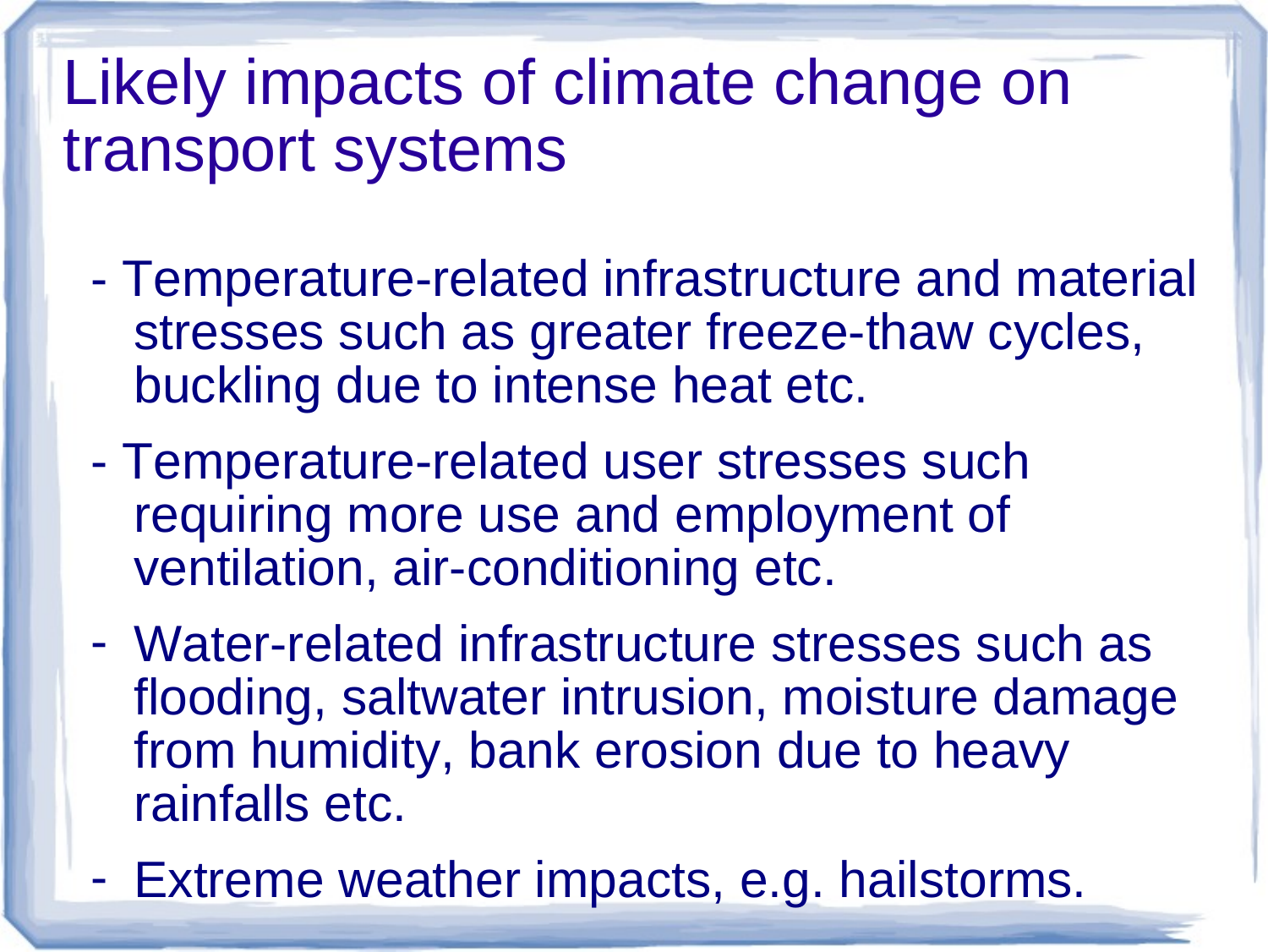# ...An example of potential infrastructure impact



Flood map shows the extent of flooding of Brisbane Airport in 2100 if sea levels rise 1m. Picture: OzCoast, AustralianOnline Coastal Information Source: The Courier-Mail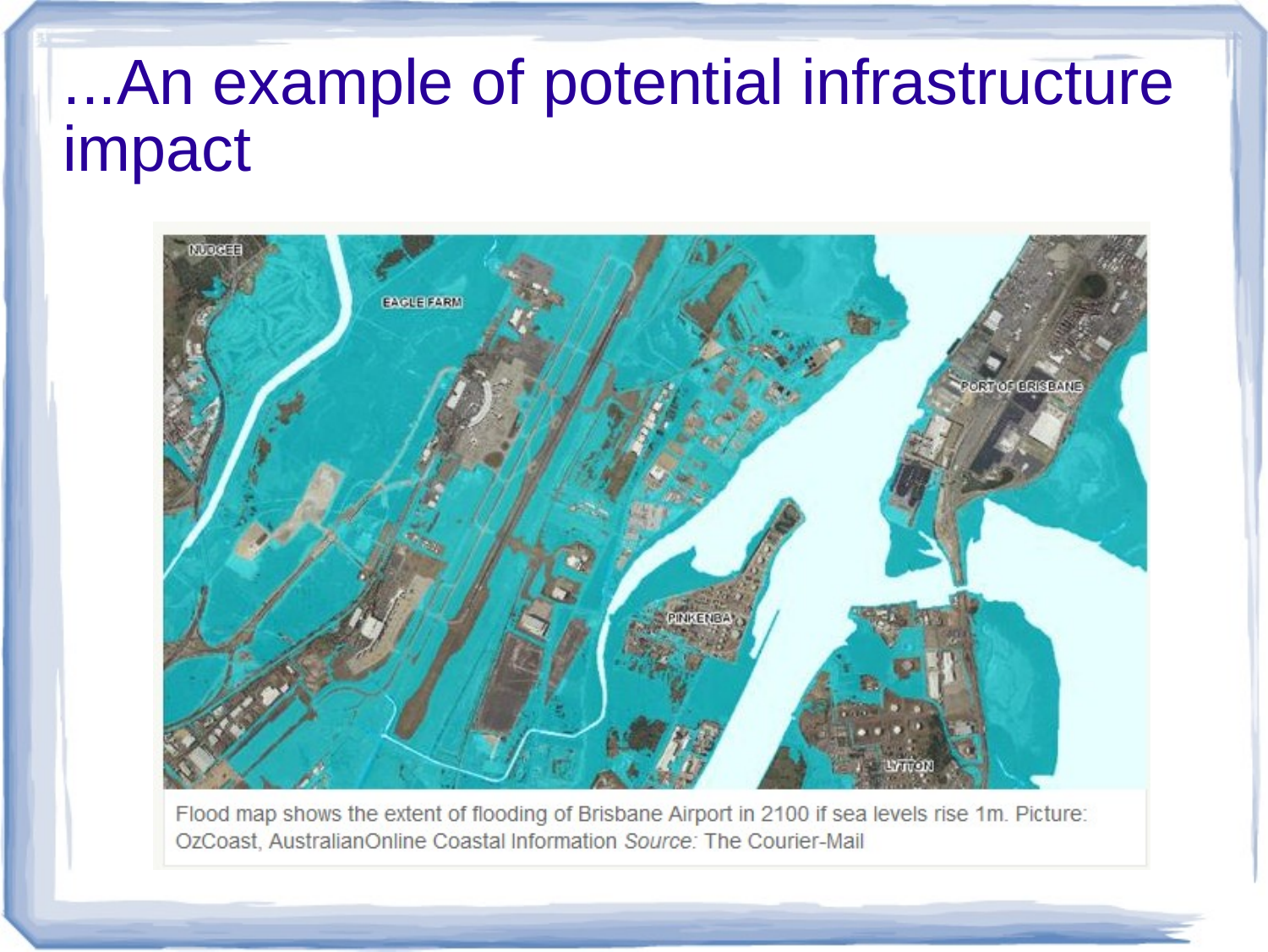### Transport stresses: New York City

#### Transportation

| <b>Roadways</b>   | Temperature          | -Increased road material degradation, resulting in increased<br>road maintenance                                                           |
|-------------------|----------------------|--------------------------------------------------------------------------------------------------------------------------------------------|
|                   | <b>Precipitation</b> | -Declining level of service from flooded roadways <sup>e</sup>                                                                             |
|                   |                      | -Increased hours of delay from increased congestion during<br>street flooding                                                              |
|                   |                      | -Insufficient pumping capacity and associated increased<br>energy use for additional pumping to remove excess<br>water to prevent flooding |
|                   | Sea level rise       | -Declining 'level of service" from flooded roadways                                                                                        |
|                   |                      | -Increased hours of delay from increased congestion during<br>street flooding episodes                                                     |
|                   |                      | -Insufficient pumping capacity and associated increased<br>energy use for additional pumping to remove excess<br>water to prevent flooding |
| <b>Transit</b>    | Temperature          | -Increased use of cooling equipment                                                                                                        |
|                   |                      | -Increased rail degradation and equipment deterioration,<br>resulting in increased maintenance                                             |
|                   |                      | -For commuter rail, increase in transit accidents from train<br>collisions with overhead lines sagging                                     |
|                   | Precipitation        | -Insufficient pumping capacity and associated increased<br>energy use to remove excess water for the prevention<br>of flooding             |
|                   |                      | -Mean Distance Between Failure (MDBF) decreases<br>producing delays                                                                        |
|                   |                      | -Increase in number of stops due to emergencies                                                                                            |
|                   |                      | -Increase in number of emergency evacuations                                                                                               |
|                   | Sea level rise       | -Increased rail degradation and equipment deterioration                                                                                    |
|                   |                      | from saltwater inundation, resulting in increased<br>maintenance                                                                           |
| man a company and |                      |                                                                                                                                            |

Source: NYAS chapter 4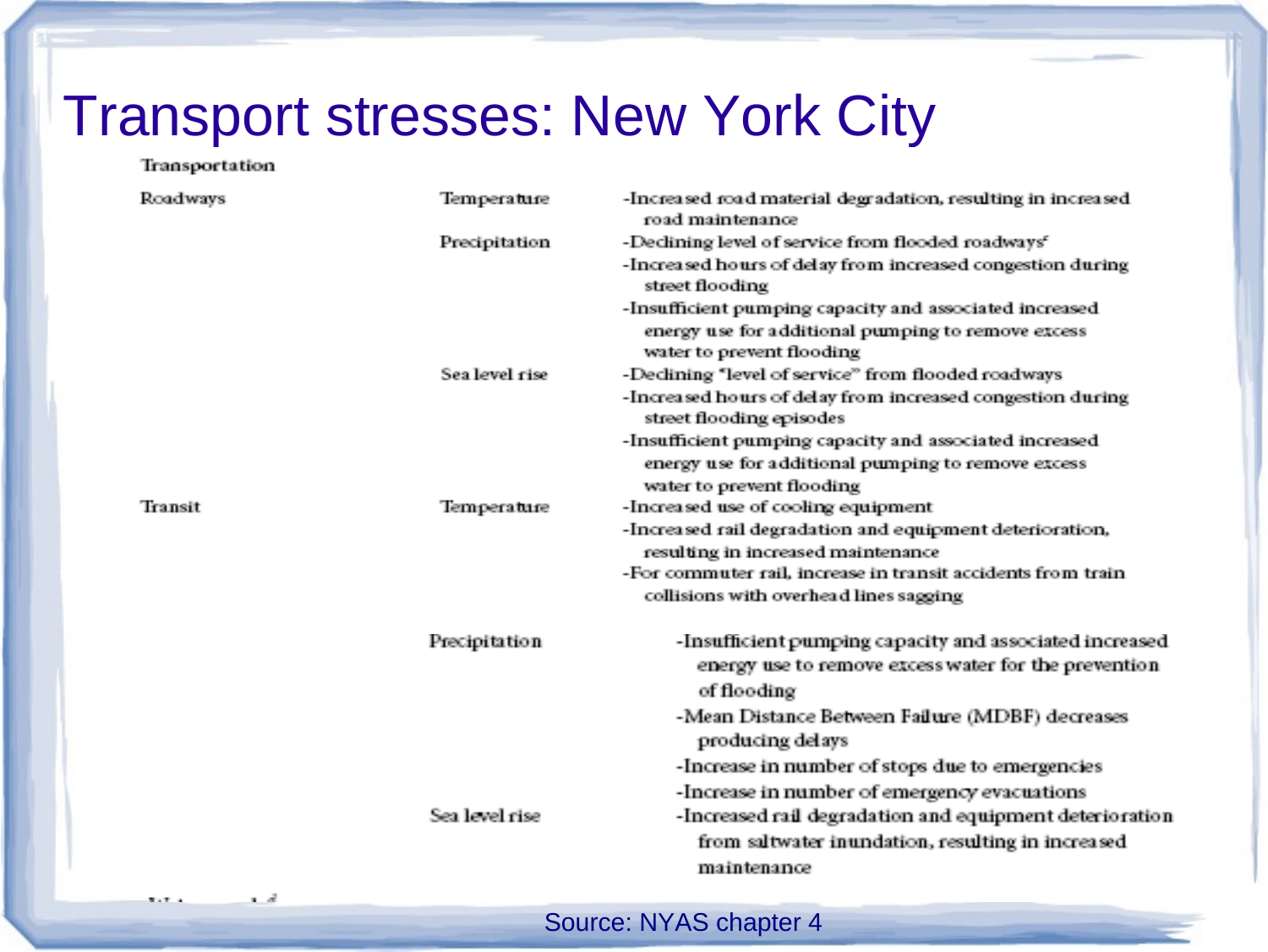## **Transport stresses: King County, WA, USA**

Climate change and related policy will have impacts to transit operations in King County.

- Changes in weather may increase storm events (e.g., flooding, ice, wind, snow) that may disrupt bus service and impede regional mobility.
- Increased summer temperatures could reduce the comfort level and public health of buses that lack air conditioning. (See "Public Health" section.)

#### Climate change will have impacts to roads and related infrastructure in King County.

- Changes in precipitation patterns and sea level rise may cause greater damage to roadways, bridges and seawalls from erosion, landslides, and flooding.
- Increased temperatures will not have a direct effect on transportation infrastructure. However, increased summer droughts could decrease the survivability of plantings used in wetland and stream mitigation or roadside landscaping, and could increase fire danger along roadways.
- Change in weather may increase other storm events (e.g., ice, wind, snow) that also require ongoing responses from road maintenance crews in order to maintain public safety and mobility.
- Increased demands on staff in response to storm damaged infrastructure reduces the available staff and equipment resources available to carry out normal day-to-day operations.
- Construction of infrastructure projects relies on predictable and reliable weather patterns in order to schedule and complete weather sensitive types of work. Variable and unpredictable patterns of weather will create scheduling conflicts for critical project work and will impact available resources. This will necessitate longer contract durations to complete

Source: King County Plan, p.36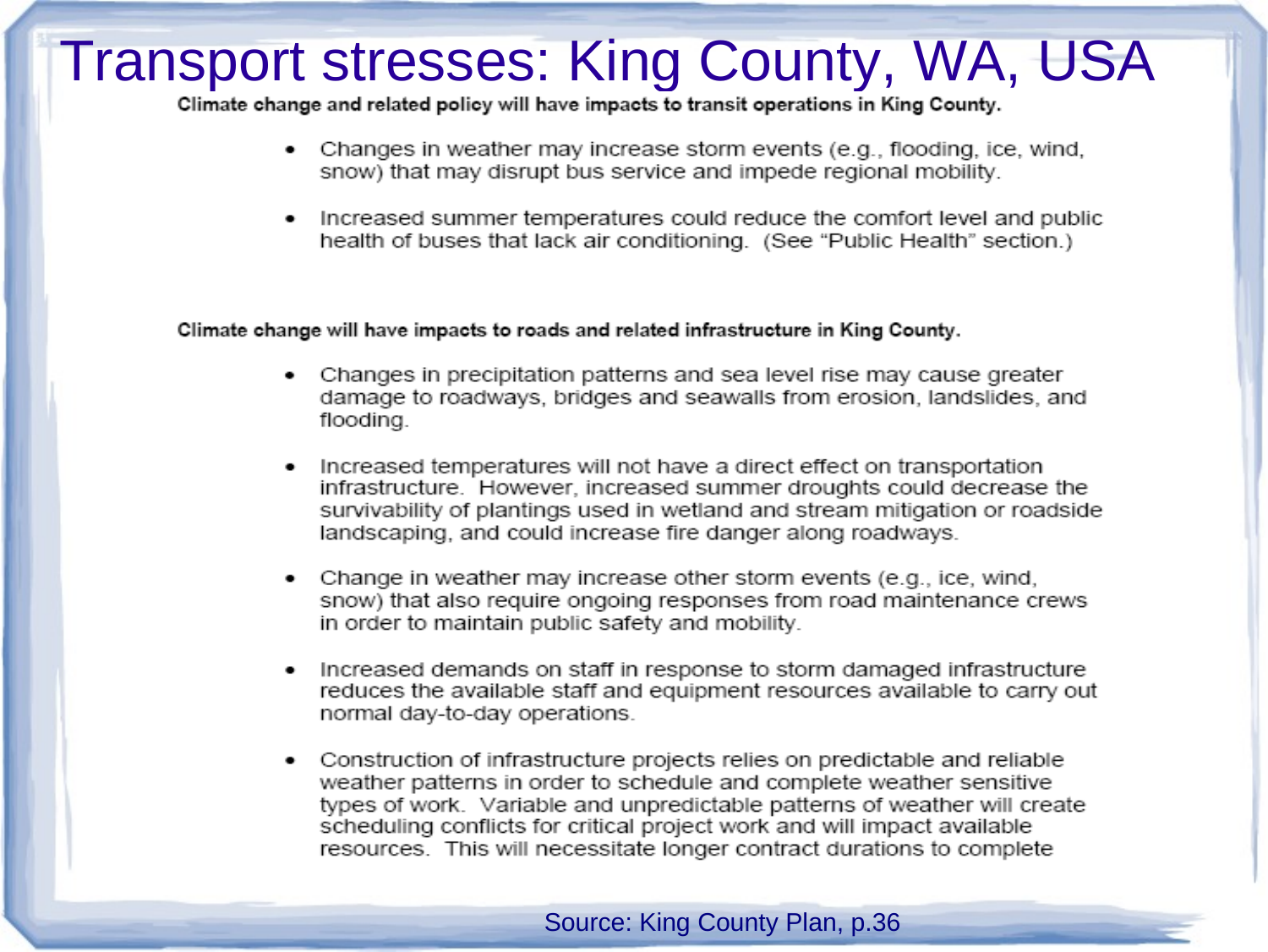## The relevance of resilience

- Since climate change is already causing a number of demonstrable effects, and these effects are expected to worsen, many are speaking of the need for transport systems (and human/infrastructure systems more generally) to be designed to be more 'resilient'.
- "Resilience' is a term with many definitions but one concept by Holling focuses on system homeostasis and the ability to return to an initial state of dynamic equilibrium. Speed of return (elasticity), and the closeness between initial and return state (malleability) are key elements.
- Social psychologists (e.g. Reich 2006) look at human ability to cope with and adapt to disaster.
- Both senses can be applied together when speaking of transport system resilience.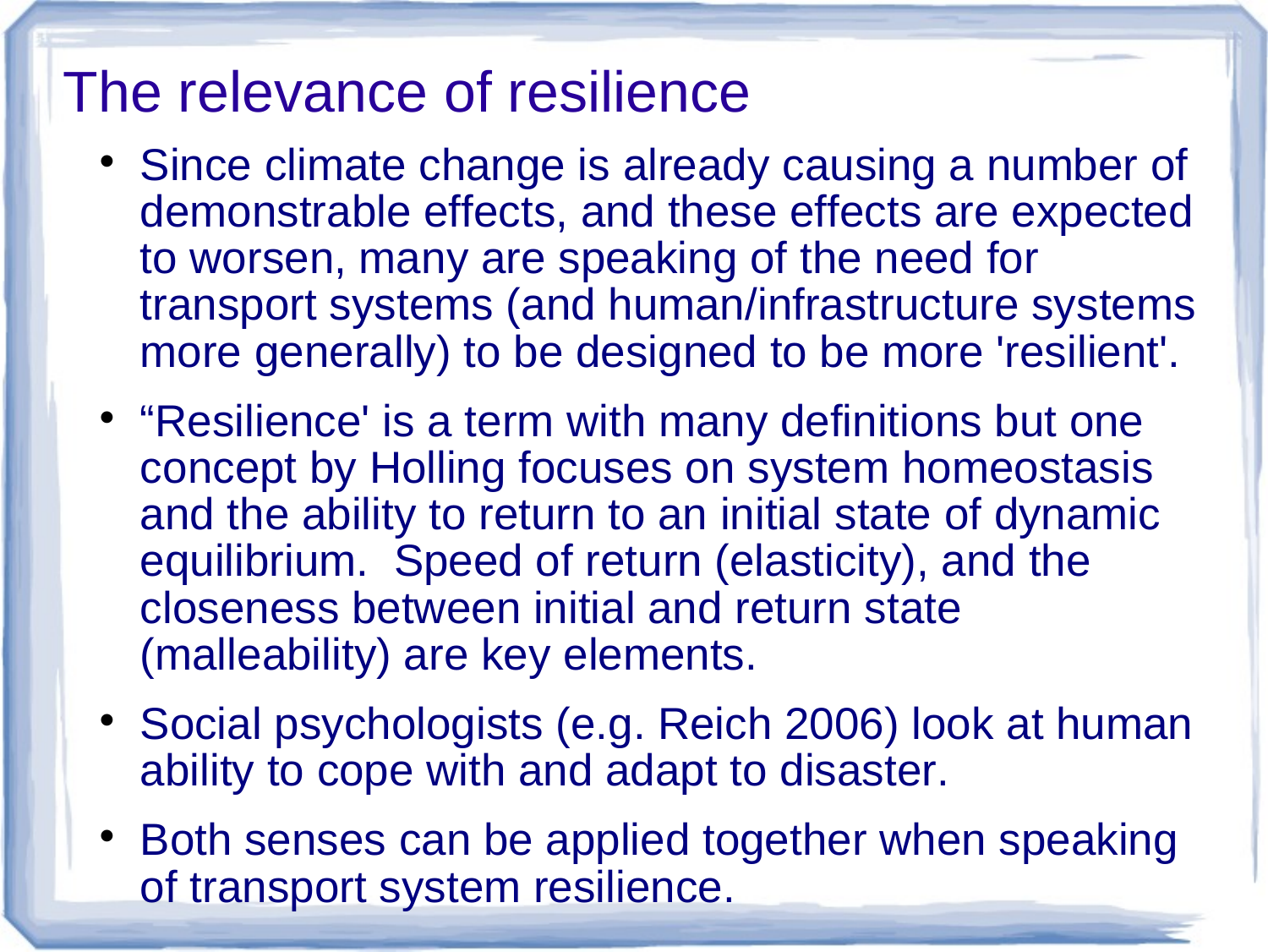## **Sustainability**

- Some theorists argue that resilience, by itself, is too narrow since it focuses only on restoring a prior state rather than attaining a superior state to the status quo.
- This is the essence of sustainability which, it can be argued, contains resilience within it, but allows for evolution towards 'higher' states.
- Some resilience theorists such as Holling, and Petersen do note that resilience allows for both improvement and, its basic prerequisite, existence of function.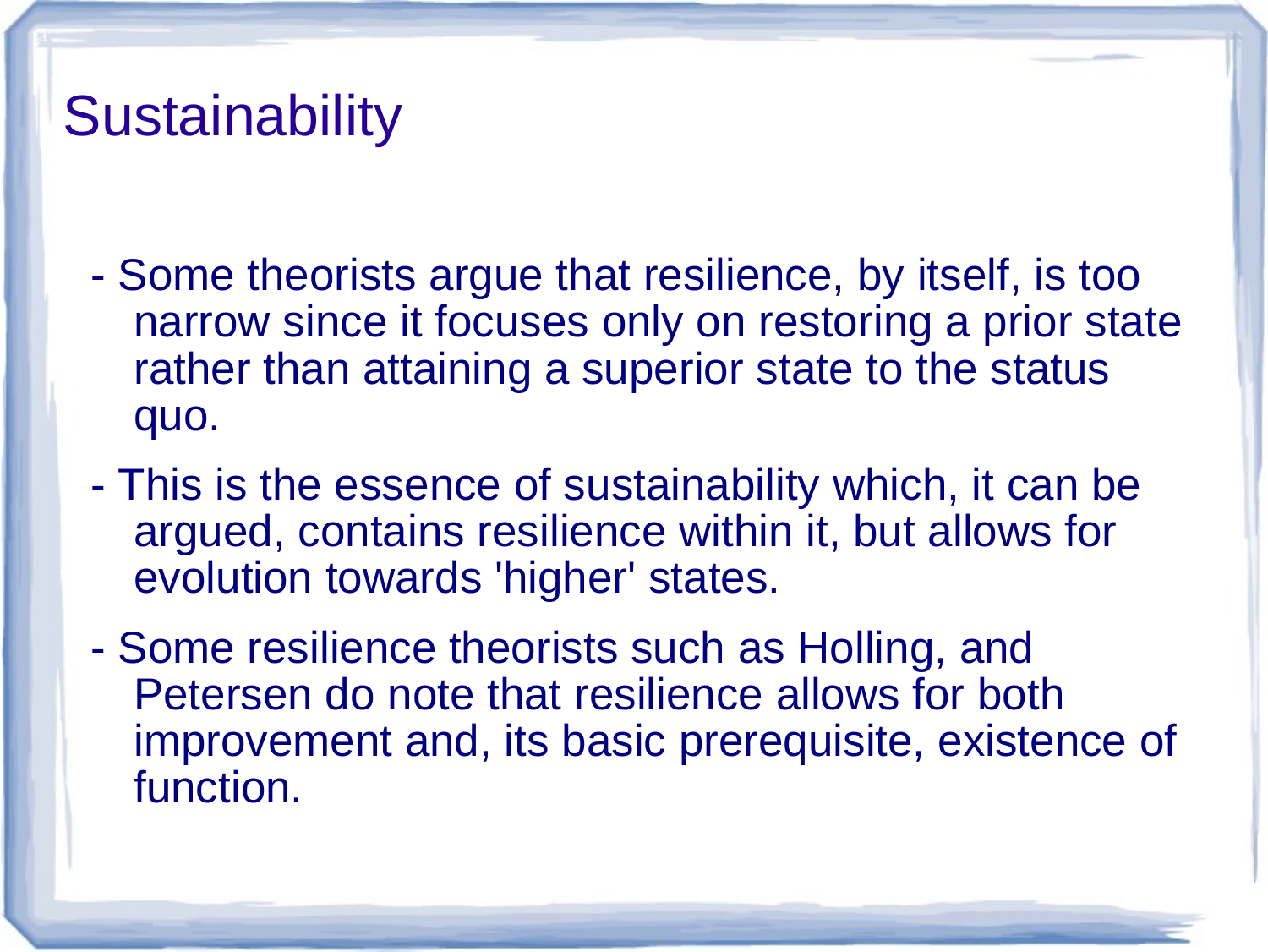## Adaptation

- Finally there is a great deal of talk of climate change adaptation.
- The Australian Government's Climate Change Adaptation Program speaks of "helping Australians to better understand and manage risks linked to the carbon pollution which continues to increase in our atmosphere and to take advantage of potential opportunities" and "projects and assessments to improve our knowledge of the impacts of climate change; strengthen the capacity of decisionmakers to respond; address major areas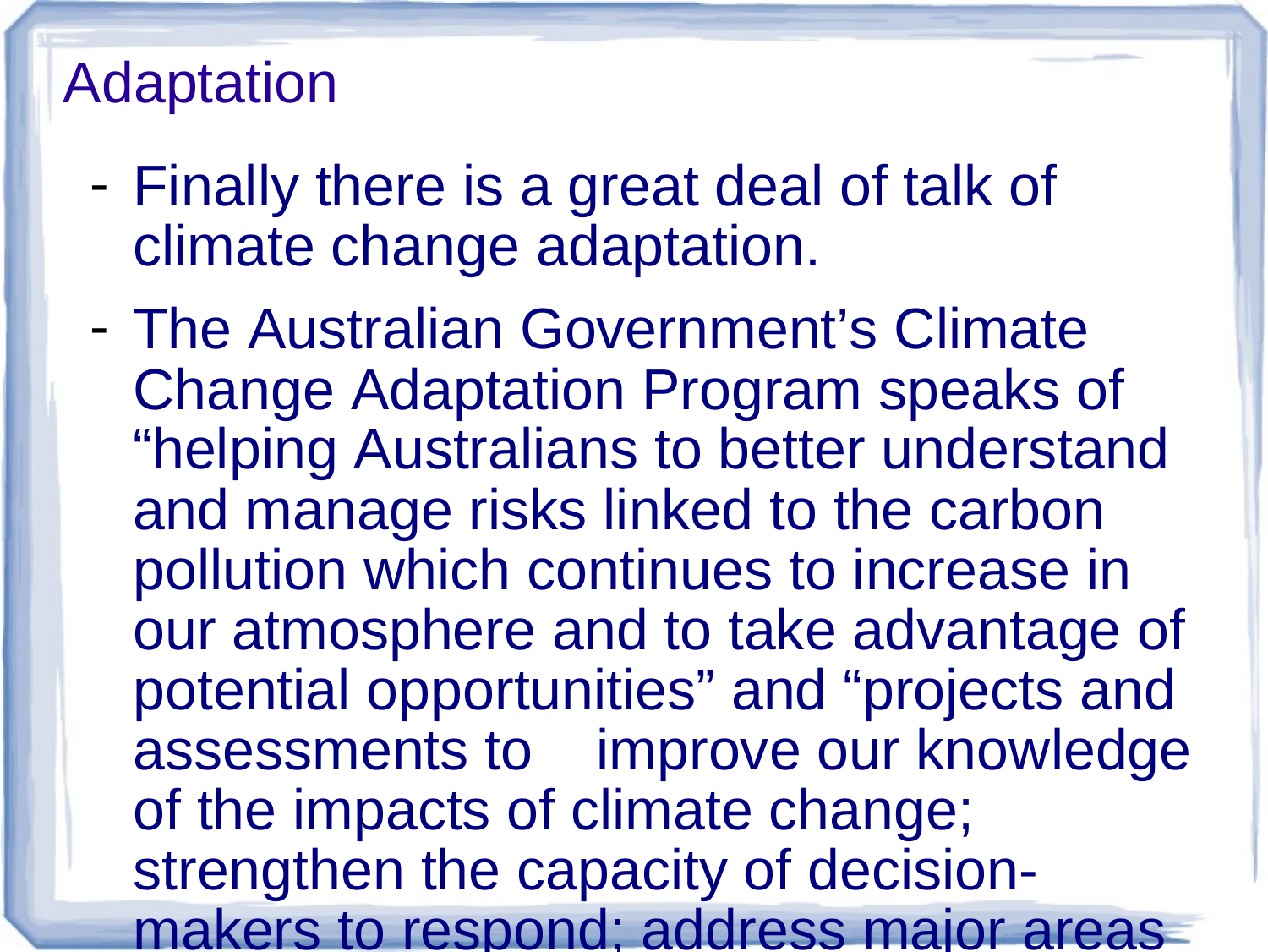## Economic efficiency

- Economists have their own benchmark to measure states of affairs: economic 'efficiency'.
- Conceptually this is pretty simple and consists of maximising consumer 'welfare' which itself is defined as satisfying consumer desires (which are taken as given) subject to resource constraints:
- $-Max'U' = f(n)$  s.t. Resource constraint where U= 'utility'.
- Any action that does not meet this condition is said to be economically 'inefficient'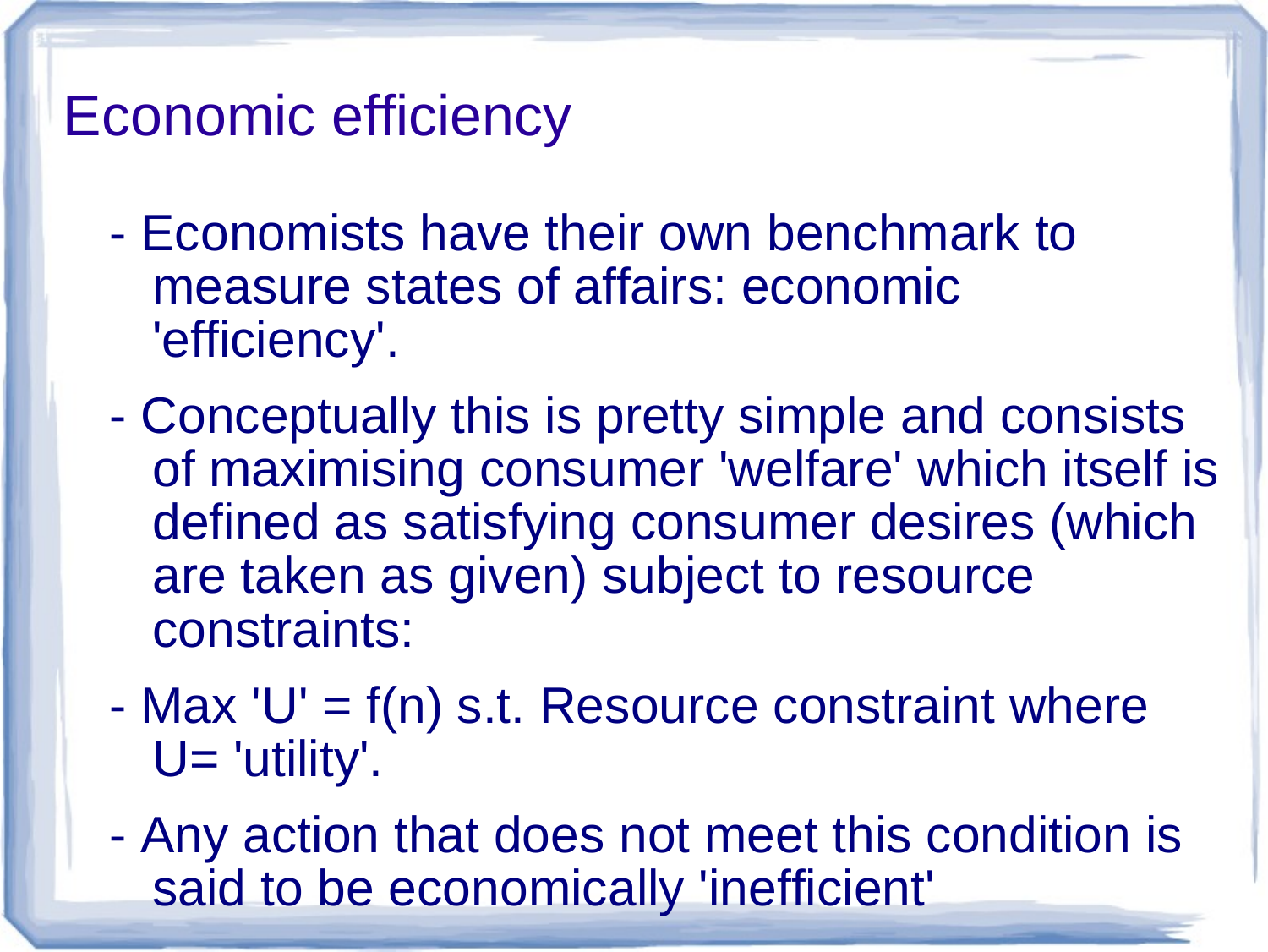### Is resilience and sustainability necessarily economically efficient?

- This is the argument that some economists seem to make and some economic analysis tools, such as benefit-cost analysis, seems to imply.
- To be sure, the necessity of survival (existence, to use the words of some resilience experts) and the desirability of dealing with increasing risks are not argued against by anyone.
- But specific measures to 'adapt' to climate change or ameliorate it often are seen as 'sacrifices' involving of economic output, productivity and growth.
- In other words, they are 'necessary evils'.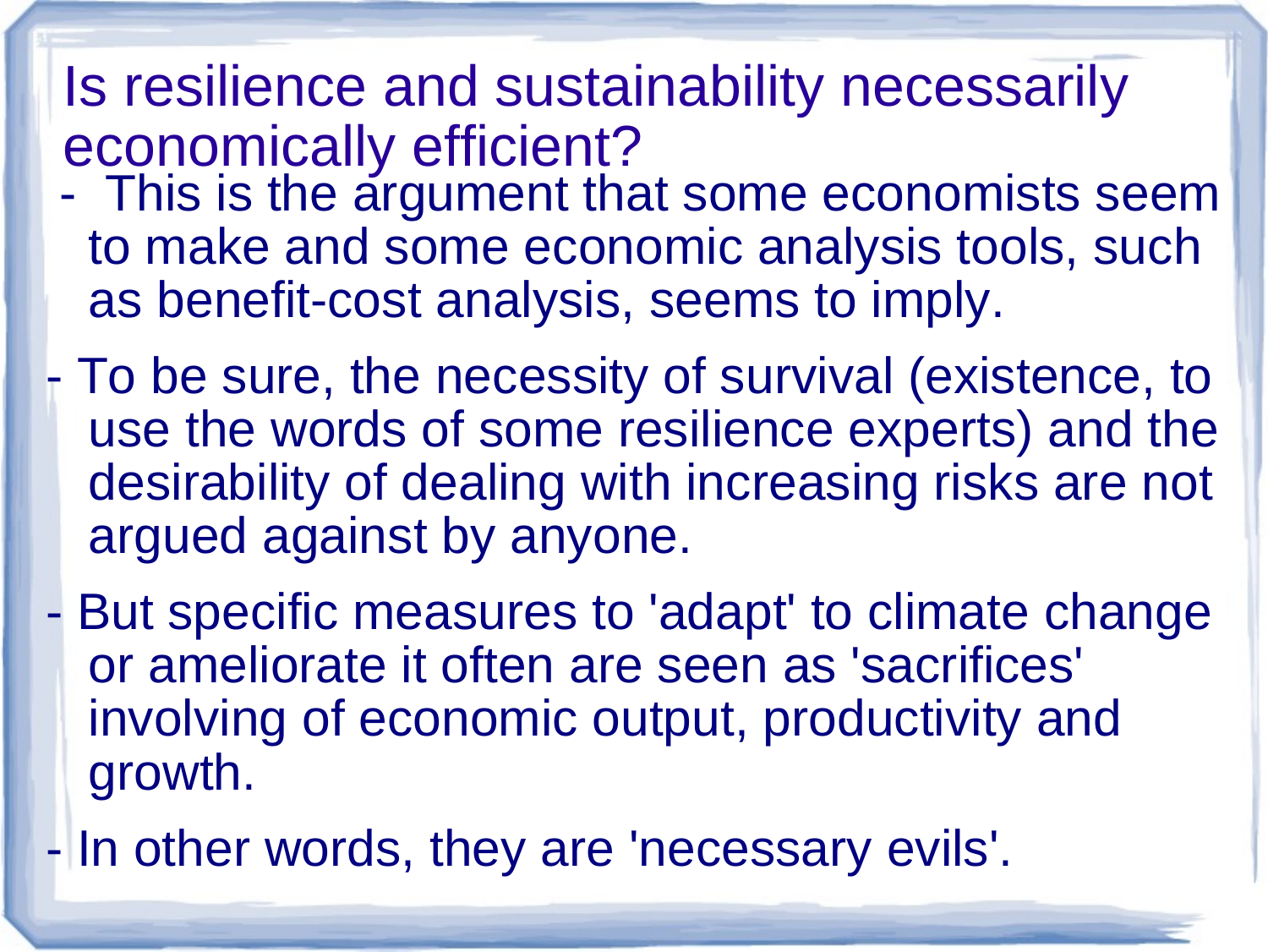### Understanding resilience more fully

- There are a number of dimensions to the resilience-efficiency debate:
- (1) what factors build up resilience and what are the 'efficiency' implications of those factors?
- (2) what sorts of actions increase resiliency and what are their 'efficiency' implications?
- (3) how 'efficient' is the status quo ex ante to begin with?
- (4) is the 'efficiency' baseline itself sensible?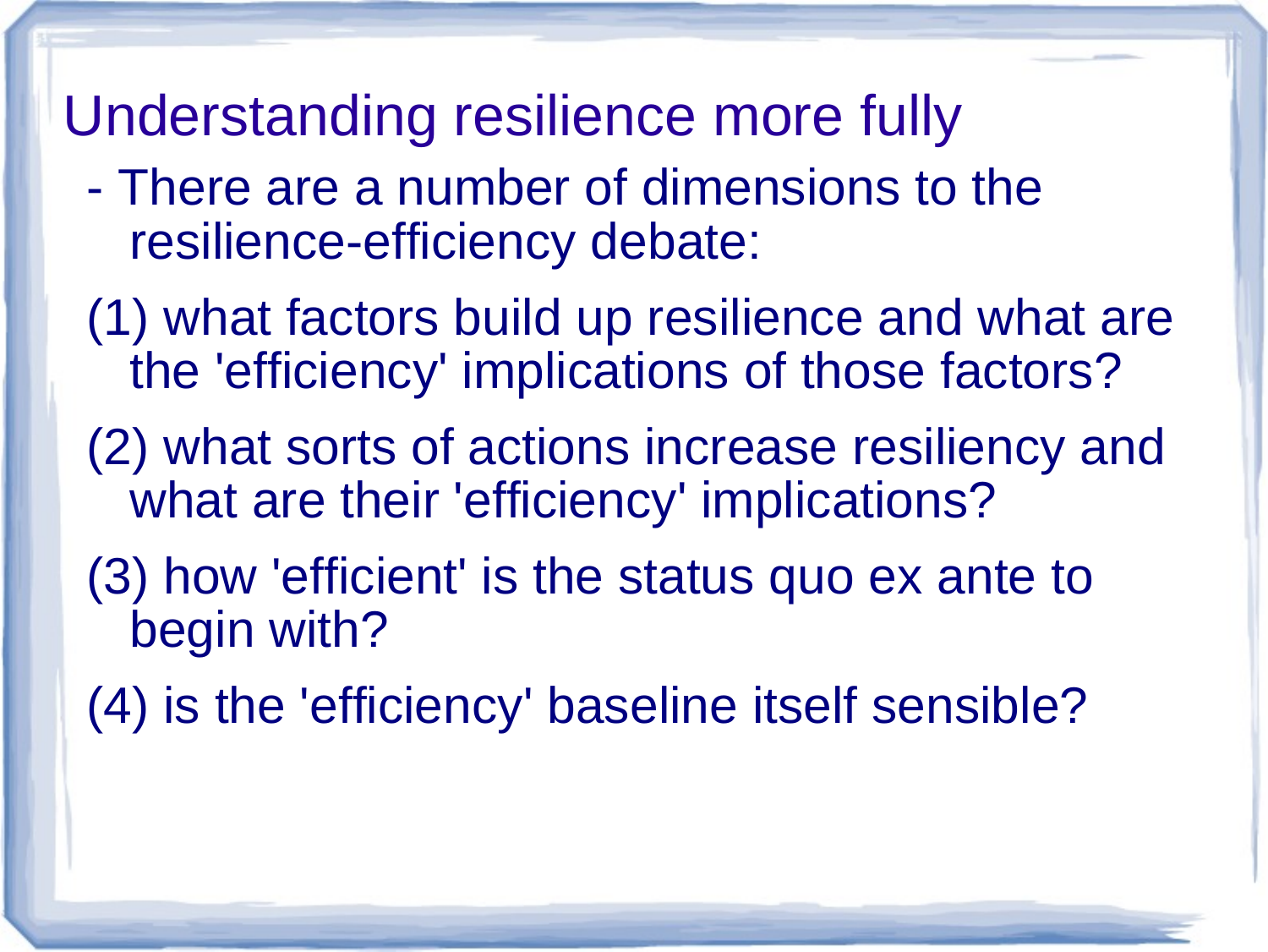#### (1) Resilience factors

- Transport system resilience relies on capabilities (i.e. the general ability to respond and adapt to changes) and capacity (the ability to deliver a certain quantity and quality of service).
- These are important for efficiency as well (e.g. business theorists speak of core capabilities and capacity underlying competitive advantage) so there is no inherent conflict here between the two.
- Example: building redundancies are seen as inefficient. But resilience and sustainability both require proactive capacity and not just reactive capacity and Rice and Caniato 2003 speak of both flexibility and redundancy, and surely no redundancy at all is inefficient simply due to thermodynamics and entropy.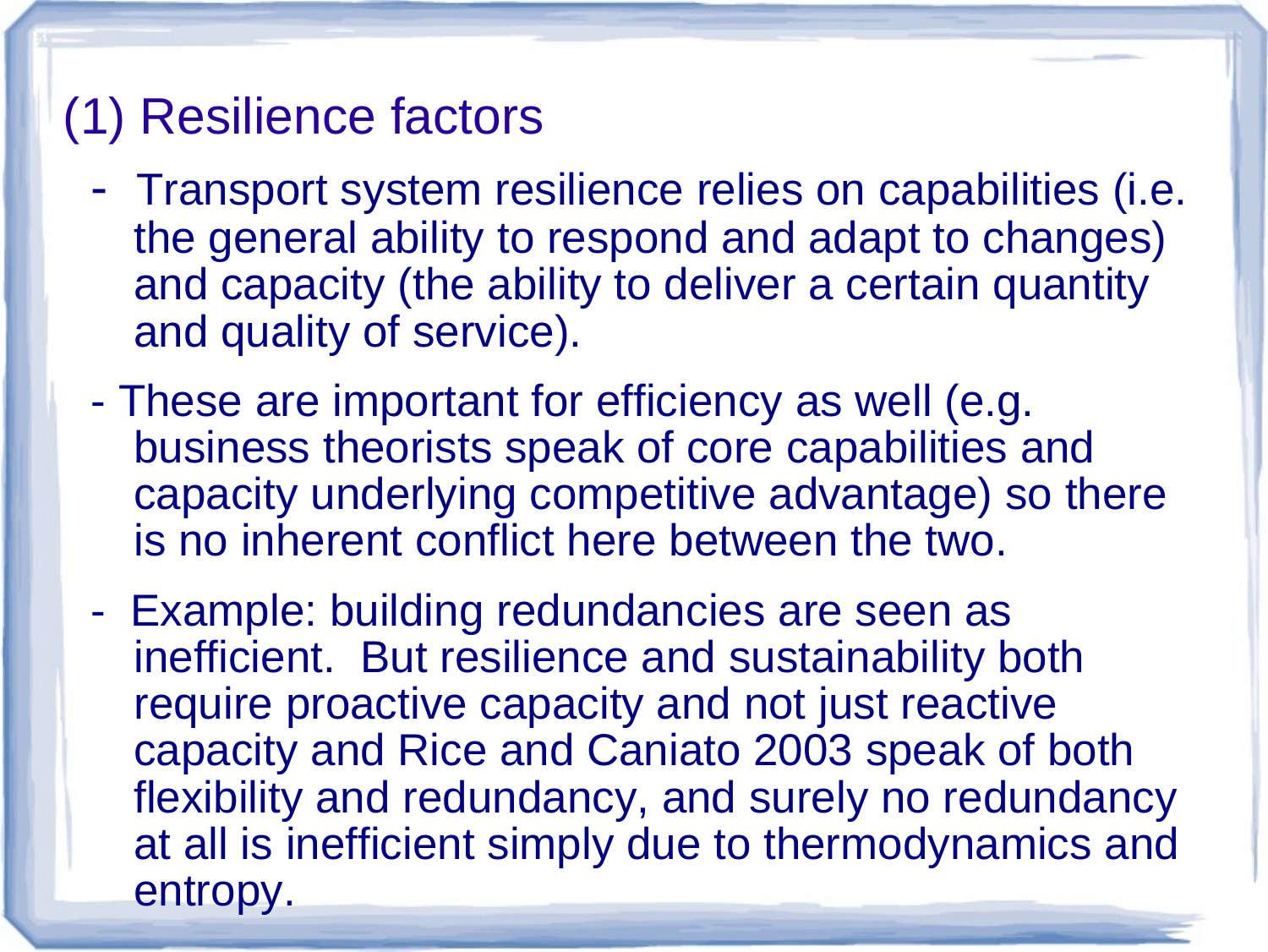- A key issue is how consider what changes are coming and how to organize both capacity and capability to respond to those changes AND, if possible, to improve system outcomes overall.
- Reducing 'vulnerability' is the term of art here.



Source: Garnaut Report chapter 6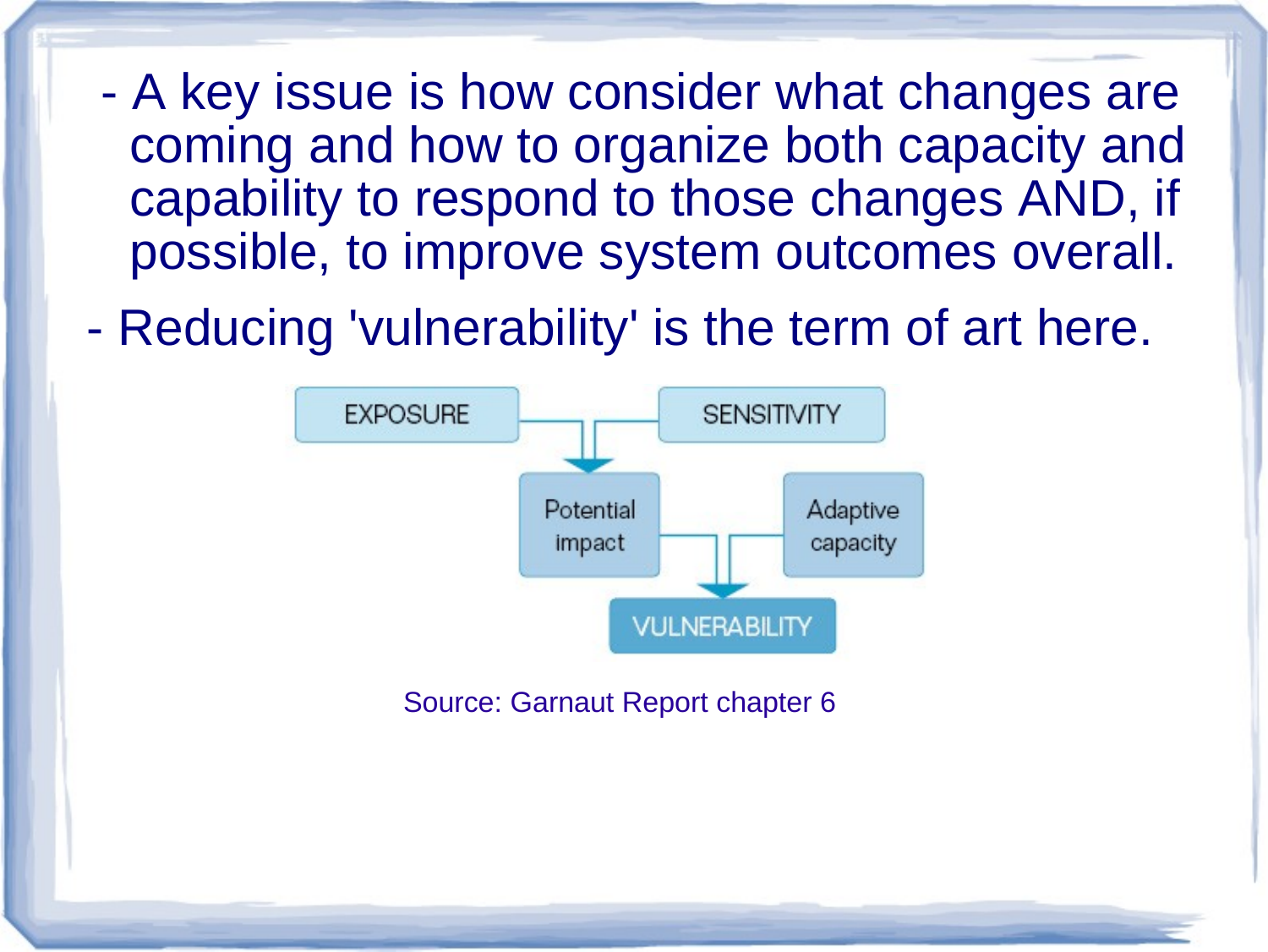## (2) Efficient actions to enhance resilience

- There are, of course, inefficient ways to prepare for and adapt transport systems to climate change.
- Climate 'security' measures, such as hardening of facilities or building spare capacity that sits idle most of the time are examples of what economists call generators of 'deadweight loss'.
- Some of this is certainly necessary but more emphasis should be placed on building of efficient capacity, e.g. spare capacity that can be useful even in non-emergency situations, such as interoperablity for freight and transport rail.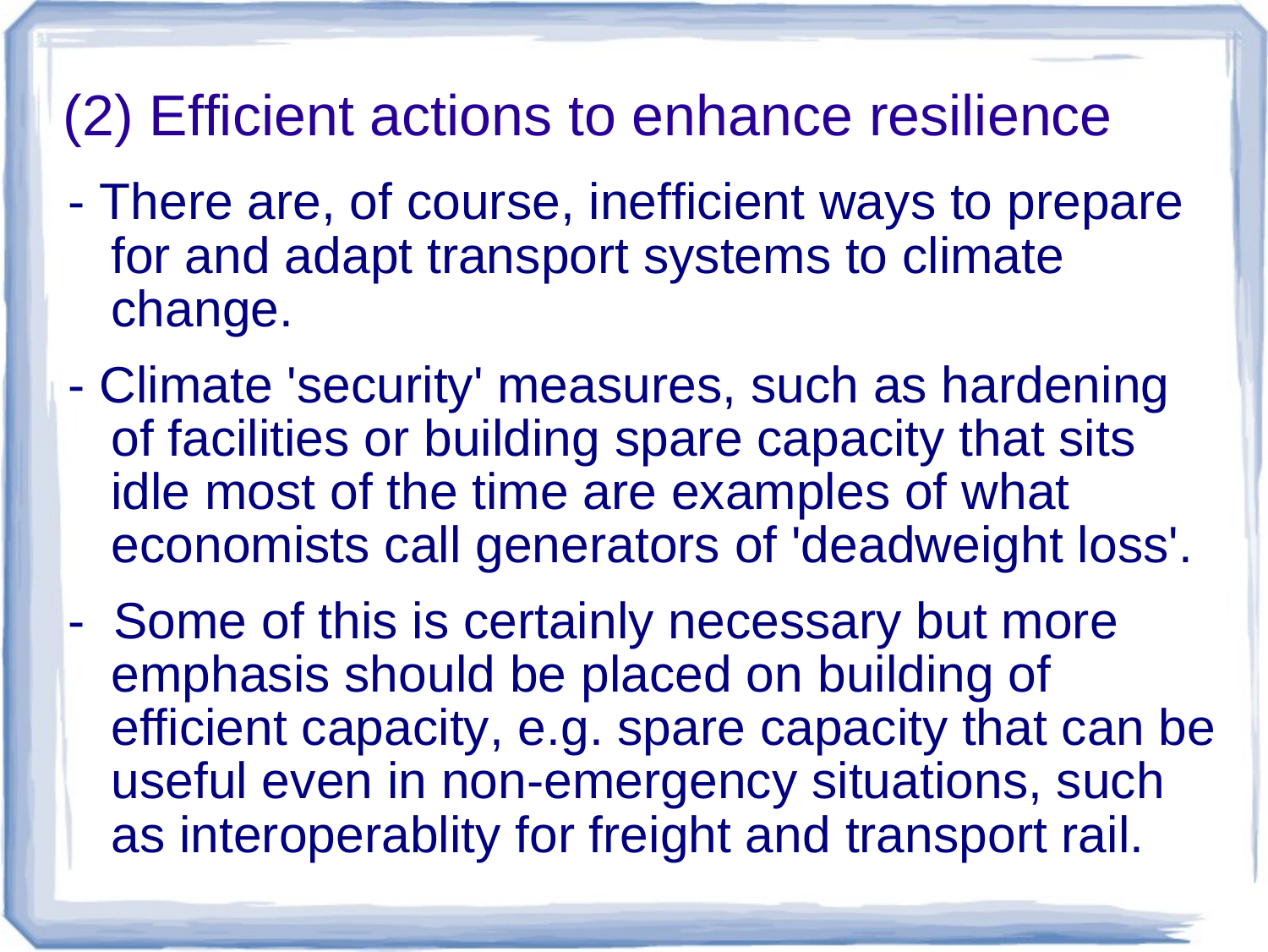- Of course some resilience and adaptation measures can be 'cost neutral', such as painting surfaces of transport facilities white rather than a darker color, to reflect rather than absorb heat.

- Other measures, such as urban agriculture and greening around transport lines, may have immediate co-benefits that outweigh their costs regardless of whether they will ever be used in resilience adaptation.
- The US GAO refers to policy measures such as energy efficiency that have such benefits as 'no regrets' policy.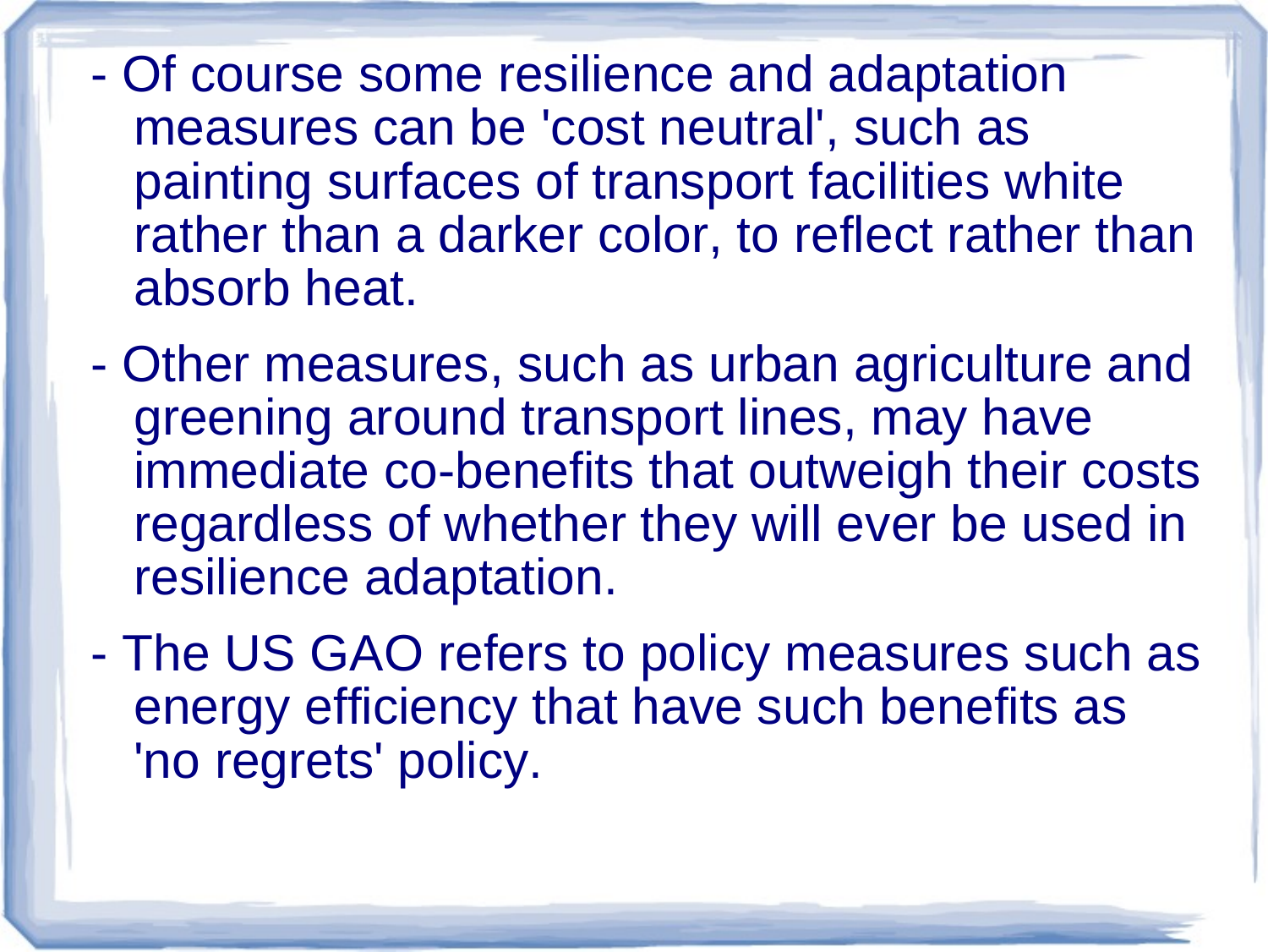



Source: King County Department of Transportation Road Services Division.

This rain garden, which is under construction, treats roadway runoff using natural vegetation and<br>certain types of soil.

Figure 2: New York City Department of Parks and Recreation Green Roofs at Five Borough Technical Services Facility



#### **Source: USGAO**

Sedum (left) and native plants (right) are used in the green roof at the Five Borough Technical<br>Services Facility.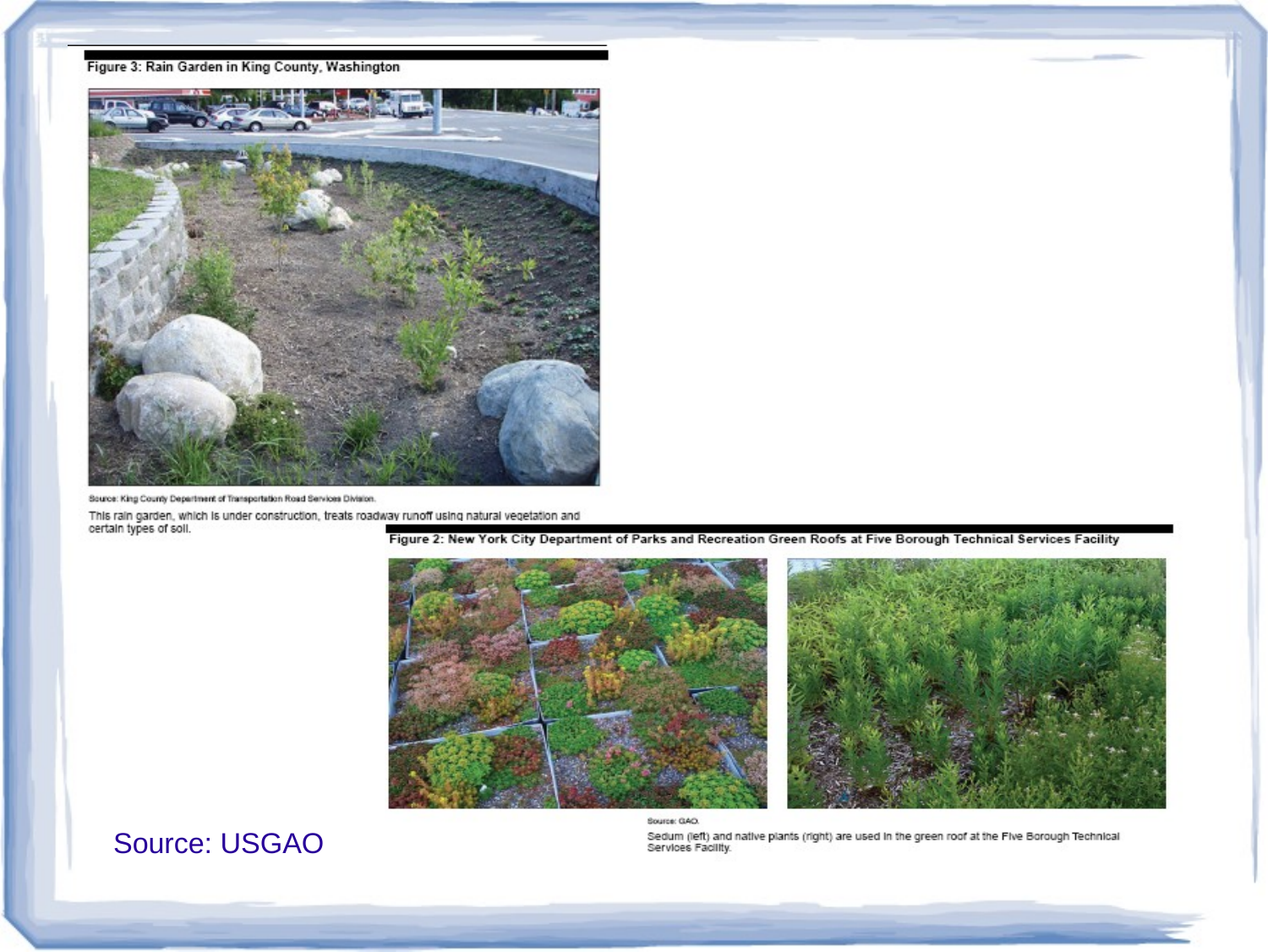- Even where 'hardening' or large engineering works are needed and which are generally have little productive capacity other than needed 'insurance' against catastrophe, phasing of works might be possible, as is the case with the Thames of London.



Source NYAS

Figure 2.3. Iterative adaptation strategies to protect London from coastal storms. Source: Greater London Authority.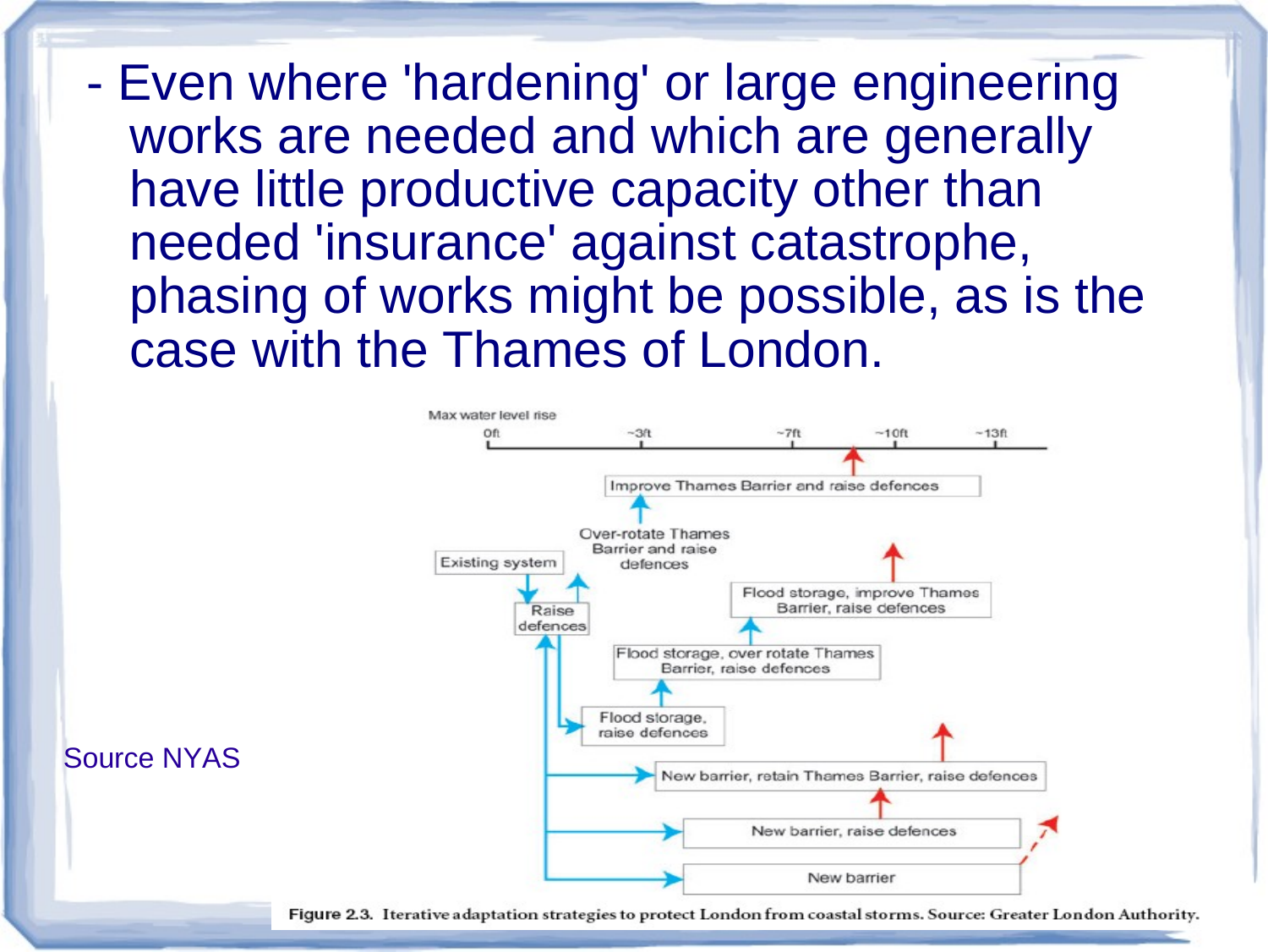## (3) How efficient is the status quo anyway?

- Economists generally assume that market forces will lead to the most efficient allocation of resources and that government induced climate adaptation actions, however desirable in other ways, will move the market off that efficiency.
	- However there is a lot of non-market activity already and even in private markets there is what economists refer to as 'X-inefficiency' which compares how theory suggests firms should behave with how they actually behave. Often these differences can be traced back to strategies to deal with real-world uncertainty such as 'satisficing'.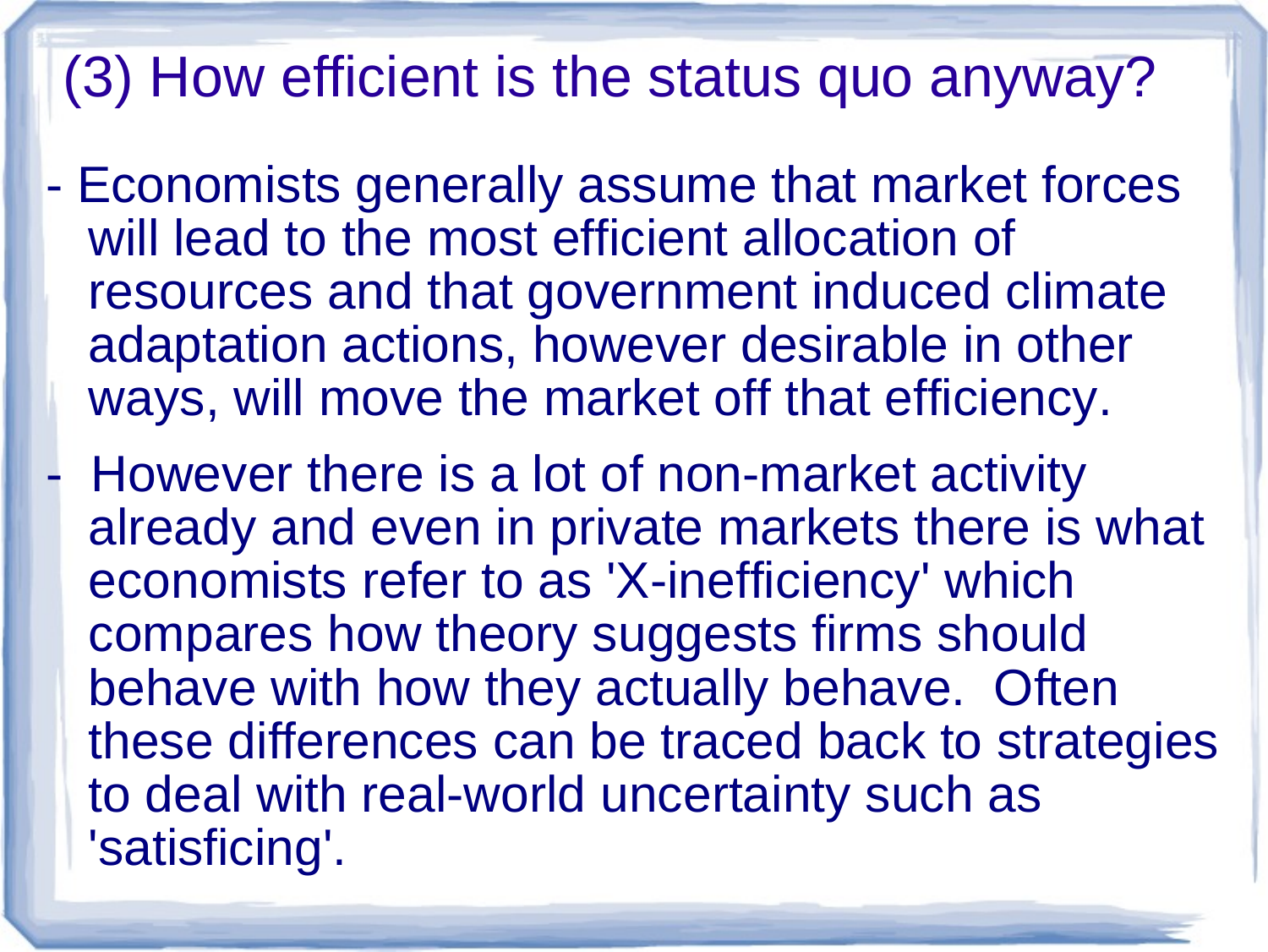## (4) Is the 'efficiency' baseline sensible?

- This is a fundamental question.
- Some eco-theorists argue completely against the use of economic theory and method when dealing with ecological policies.
- However this is strong position that may throw out a useful concept which, however, has flaws in the face of fundamental climate change and itself needs to be adapted.
- Yoh and Leichenko (2010) speak of altering the efficiency baseline to one of having responses that work well for a wide variety of outcomes rather than optimally for any particular one.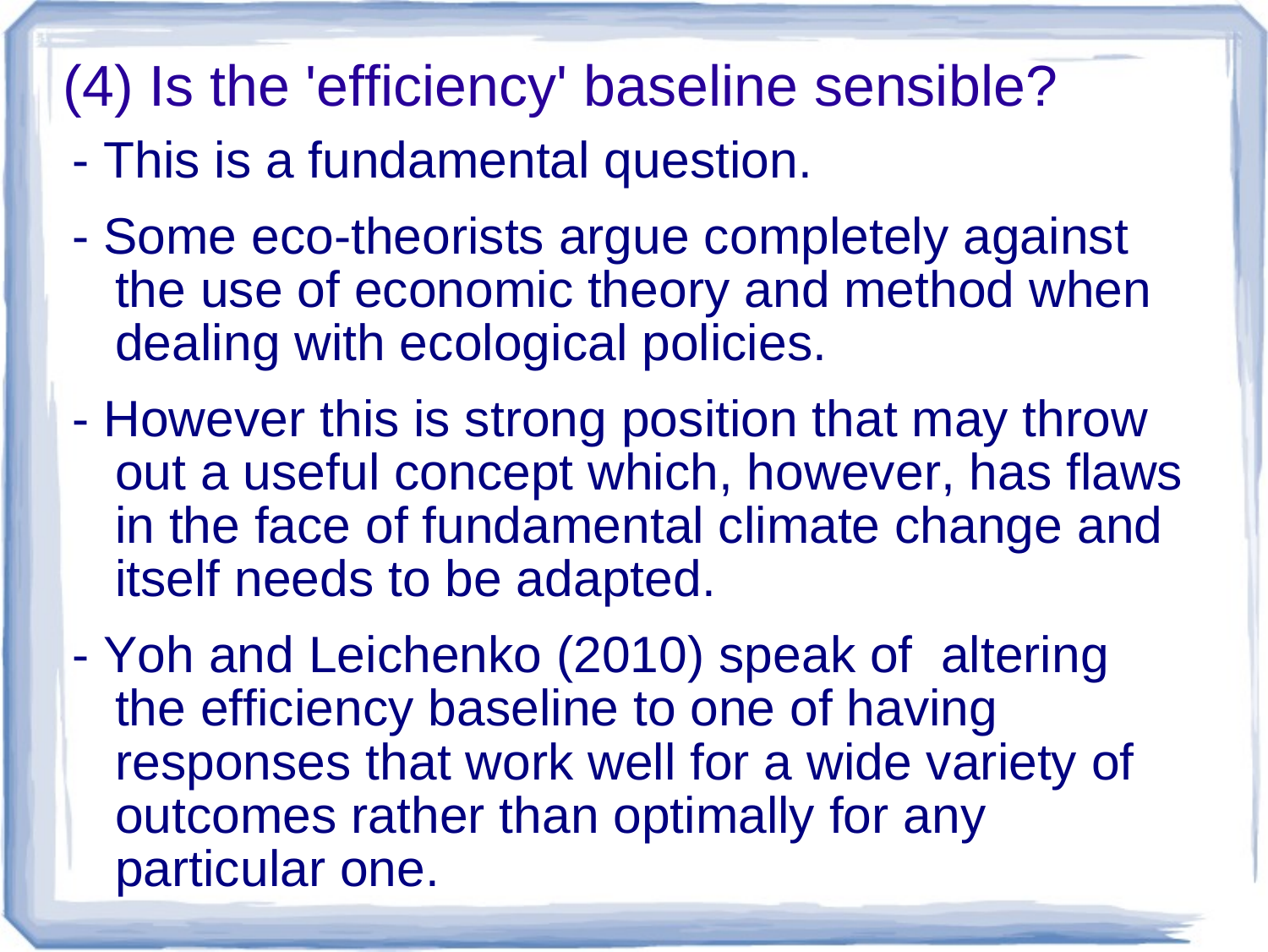

Figure 2.1. Flexible adaptation and mitigation pathways. Adapted from City of London, "The Thames Estuary 2100 Plan," April 2009.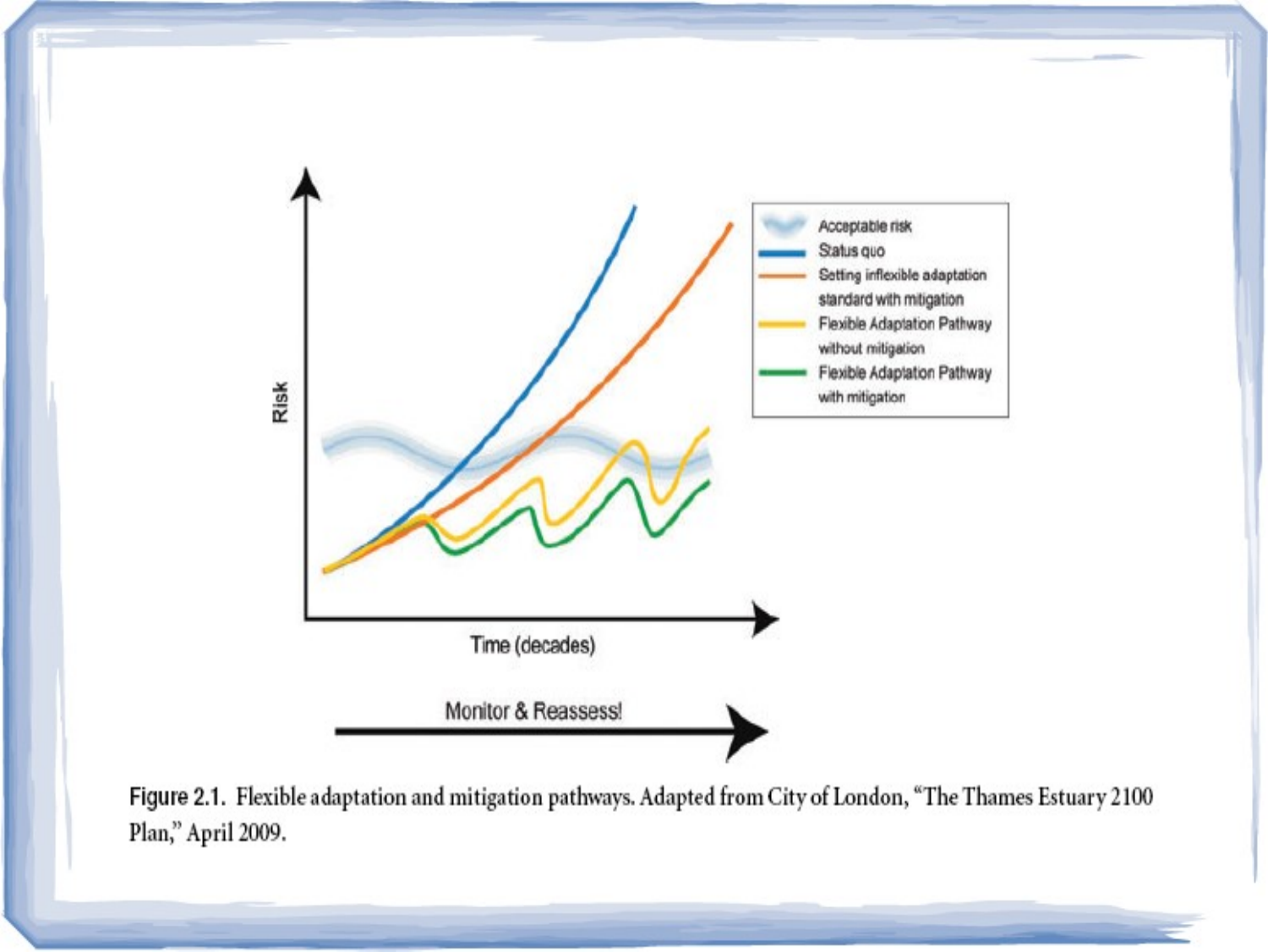## The fundamental question of values

- At the core of the economic efficiency idea are consumer preferences which are taken as given and not explained.
- In a real sense economic efficiency is very changeable according to consumer wants.
- If these wants change towards more 'sustainable' choices, then the conflict between resilience/sustainability and efficiency is eliminated.
- However while policies to change preferences might be useful one should not define them away.